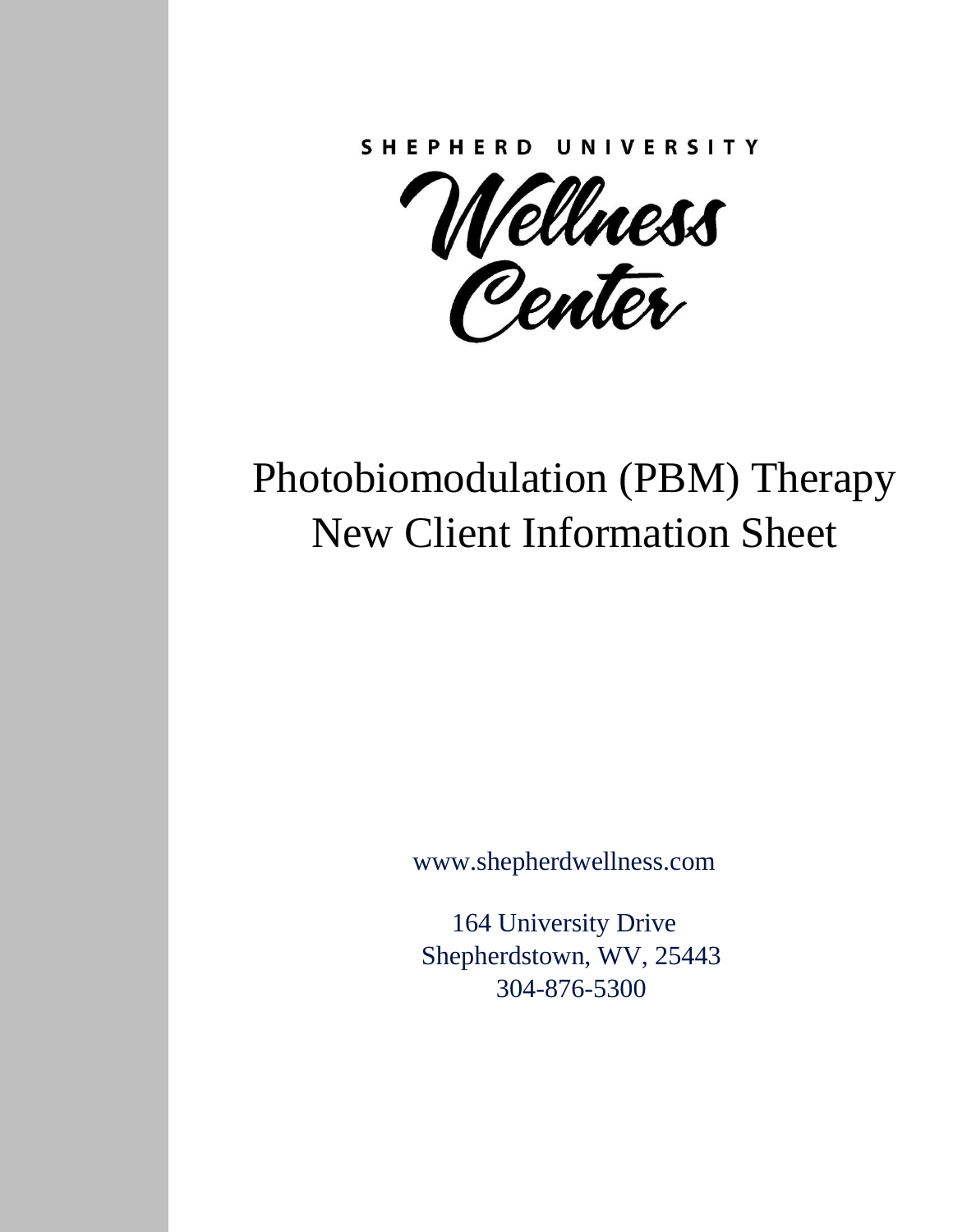| For office use only |  |  |
|---------------------|--|--|
|---------------------|--|--|



| <b>Photobiomodulation Therapy</b>       |
|-----------------------------------------|
| <b>THERAPY WAIVER AND CONSENT FORMS</b> |

| Name: Name and the second state of the second state of the second state of the second state of the second state of the second state of the second state of the second state of the second state of the second state of the sec |                                                                                       |                                                                                                                        |                                                   |                                                                                                                                         |
|--------------------------------------------------------------------------------------------------------------------------------------------------------------------------------------------------------------------------------|---------------------------------------------------------------------------------------|------------------------------------------------------------------------------------------------------------------------|---------------------------------------------------|-----------------------------------------------------------------------------------------------------------------------------------------|
|                                                                                                                                                                                                                                | Home Address: City: State: Zip Code:                                                  |                                                                                                                        |                                                   |                                                                                                                                         |
|                                                                                                                                                                                                                                |                                                                                       |                                                                                                                        |                                                   |                                                                                                                                         |
|                                                                                                                                                                                                                                |                                                                                       |                                                                                                                        |                                                   | Date of Birth: 1 1 Age: Gender: Email Address:                                                                                          |
|                                                                                                                                                                                                                                |                                                                                       |                                                                                                                        |                                                   |                                                                                                                                         |
|                                                                                                                                                                                                                                |                                                                                       |                                                                                                                        |                                                   |                                                                                                                                         |
| List the medications you are now taking:                                                                                                                                                                                       |                                                                                       |                                                                                                                        |                                                   |                                                                                                                                         |
|                                                                                                                                                                                                                                | <u> 1999 - Jan James James Sandar (j. 1920)</u>                                       |                                                                                                                        |                                                   |                                                                                                                                         |
|                                                                                                                                                                                                                                |                                                                                       |                                                                                                                        |                                                   | <u> 1990 - Andrea Santana, presidente e altre altres estados de la califactura de la califactura de la califactur</u>                   |
|                                                                                                                                                                                                                                | List any allergies you have to drugs, food or other items:                            |                                                                                                                        |                                                   |                                                                                                                                         |
|                                                                                                                                                                                                                                |                                                                                       | <u> 1989 - Johann Stoff, deutscher Stoffen und der Stoffen und der Stoffen und der Stoffen und der Stoffen und der</u> |                                                   |                                                                                                                                         |
|                                                                                                                                                                                                                                | Are you currently under medical care for any reasons? If yes, please explain:         |                                                                                                                        |                                                   | <u> 1980 - John Stone, amerikansk politiker (d. 1980)</u>                                                                               |
|                                                                                                                                                                                                                                |                                                                                       | <u> 1980 - Andrea Andrew Maria (h. 1980).</u>                                                                          |                                                   |                                                                                                                                         |
|                                                                                                                                                                                                                                | Please check if you suffer or are recovering from any of the conditions listed below: |                                                                                                                        |                                                   |                                                                                                                                         |
| High blood pressure: ______                                                                                                                                                                                                    | <b>Kidney Disease:</b>                                                                |                                                                                                                        |                                                   | Joint or muscle injuries: ______                                                                                                        |
| <b>Stroke:</b><br>$\overline{\phantom{a}}$                                                                                                                                                                                     | <b>Migraines:</b>                                                                     |                                                                                                                        |                                                   | Areas of chronic pain:                                                                                                                  |
| <b>Joint Diseases:</b><br>$\frac{1}{2}$<br><b>Respiratory Diseases:</b>                                                                                                                                                        | <b>Tension headaches:</b><br><b>Heart Disease:</b>                                    |                                                                                                                        | <b>Skin Disease:</b><br><b>Digestive Disease:</b> |                                                                                                                                         |
| <b>Areas of numbness:</b><br>$\overline{\phantom{a}}$                                                                                                                                                                          | Diabetes:                                                                             |                                                                                                                        | <b>Infectious Disease:</b>                        |                                                                                                                                         |
| Paralysis:                                                                                                                                                                                                                     | $COVID-19:$                                                                           |                                                                                                                        | Substance abuse:                                  |                                                                                                                                         |
|                                                                                                                                                                                                                                |                                                                                       |                                                                                                                        |                                                   |                                                                                                                                         |
|                                                                                                                                                                                                                                | Other serious illnesses or medical conditions (Please Explain):                       |                                                                                                                        |                                                   |                                                                                                                                         |
|                                                                                                                                                                                                                                |                                                                                       |                                                                                                                        |                                                   |                                                                                                                                         |
|                                                                                                                                                                                                                                |                                                                                       |                                                                                                                        |                                                   | Please indicate your interest in the following benefits of photobiomodulation (1 indicates great interest, 5 little interest): Recovery |

**from Illness (e.g; COVID) 1 2 3 4 5 Recovery from injury, illness or surgery 1 2 3 4 5 Relaxing treatment 1 2 3 4 5**

**Improvement of athletic performance 1 2 3 4 5 Relief of pain or stiffness 1 2 3 4 5**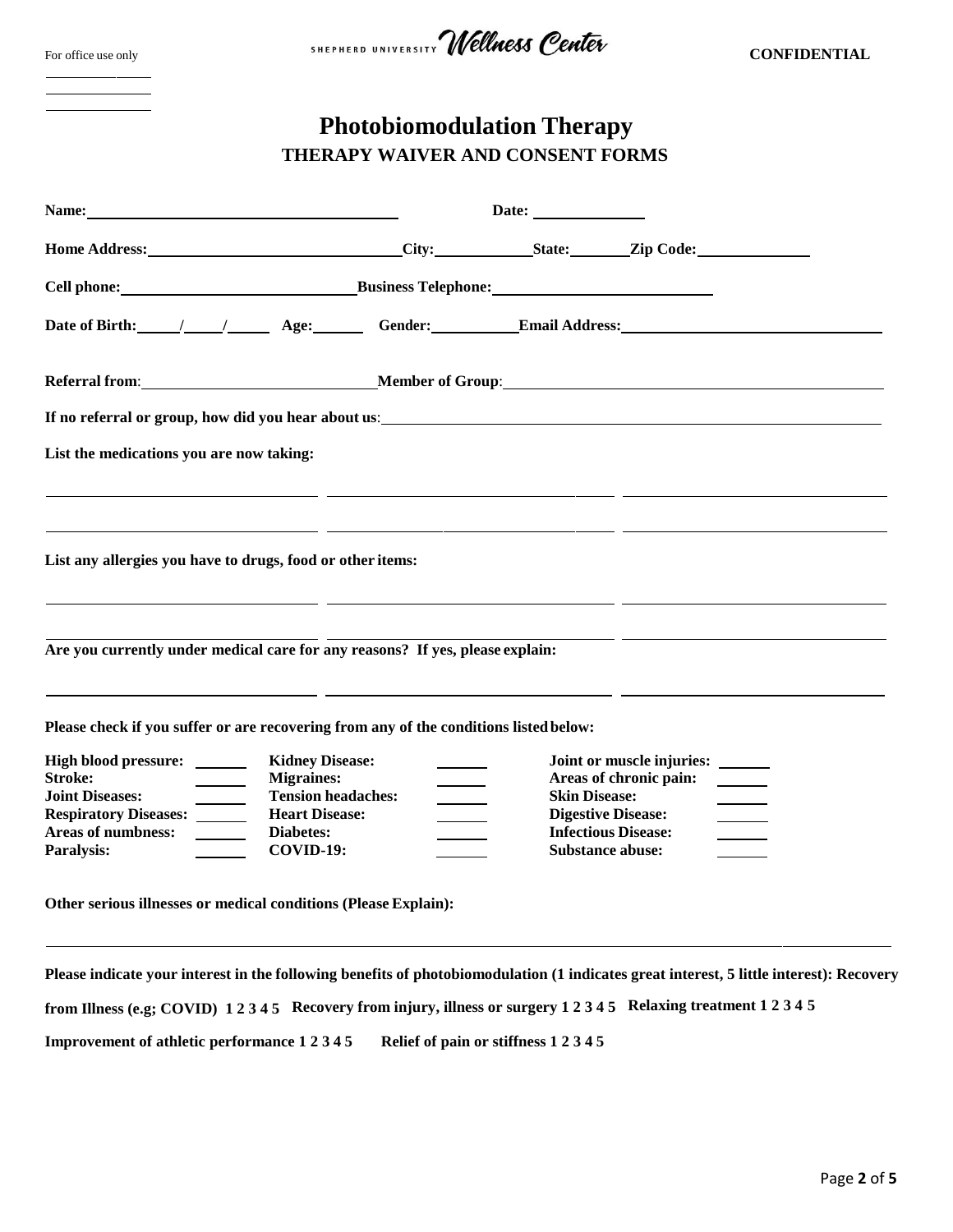## **Photobiomodulation Therapy**

Photobiomodulation (PBM) therapy is a form of low dose light treatment that has been shown to reduce pain or inflammation and promote healing. PBM uses visible and near-infrared light to selectively inhibit pain receptors or promote resolution of inflammation. It is also able to stimulate the inherent tissue healing and regeneration responses in the body. It has been shown to improve muscle performance and joint motion, by reducing inflammation wherever the light is applied. Treatments typically take between 12 to 20 minutes and is repeated up to three times a week either in a light bed (NovoTHOR), canopy (Kerber USA) or hand-held PBM devices.

#### **CONTRAINDICATIONS FOR PHOTOBIOMODULATION**

Published research shows that there are no contraindications established currently to receive locally applied PBM treatments, following the manufacturer's User Instructions. Nonetheless, caution must be exercised with the following conditions, and generally the PBM Center will decline to permit use of a bed or canopy for persons in these categories:

**PREGNANCY:** Whole body PBM therapy should be avoided in pregnant women as the effects on developing fetus remains unknown. However, local PBM treatments may be used with caution on the pregnant woman as an adjunct to the other modalities to manage back pain or other complaints.

**CARCINOMA:** Direct PBM treatments on tumors are not recommended. However, application of PBM in other areas of pain is known to benefit supportive cancer care. Any PBM treatment must be performed in consultation with the oncologist, care- givers.

**PHOTOSENSITIVITY REACTIONS:** Some patients are known to be more photosensitive, and some drugs or natural remedies are known to exacerbate these reactions. A detailed history and careful observation after the first PBM session is recommended. In rare instances, even local treatment may be contraindicated.

 **RESTRICTIONS TO CONTINUING TREATMENTS:** Some patients may report a number of sensations, such as localized feelings of warmth, tingling, or an increase or decrease in symptoms, nausea or dizziness within the 24-hour period immediately following PBM treatments. In patients with persistent or severe treatment reactions, immediate physician consultation and discontinuation of further sessions are recommend.

#### **INHERENT RISKS IN ANY THERAPEUTIC EXERCISE**

Any individual person can possibly incur an adverse reaction to any therapeutic activity, even if all instructions are followed carefully, because every human body has unique characteristics. Each client has to make an informed judgment of whether to accept that statistically remote risk.

#### **PRE-SESSION INSTRUCTIONS**

It is very important that you follow these recommendations for optimalbenefits:

- **Initial consultation with your primary physician or caregiver**.
- Lotions, powder, deodorant, antiperspirant, perfume, makeup or anything topical on the body may reduce benefit. It is recommend these items are not used within 1 hour prior to session.
- Let the technician know if you have had any recent skin lesions. For the protection of all the PBM bed users, all lesions must be covered with an adhesive bandage.
- Let the technician know if you have any questions prior to the Light Therapy Session.

#### **SESSION PROCESS**

• You will be asked to disrobe to your level of comfort, however light cannot easily penetrate thick fabric or layers of clothing so it is optimal for no/minimal clothing to be worn.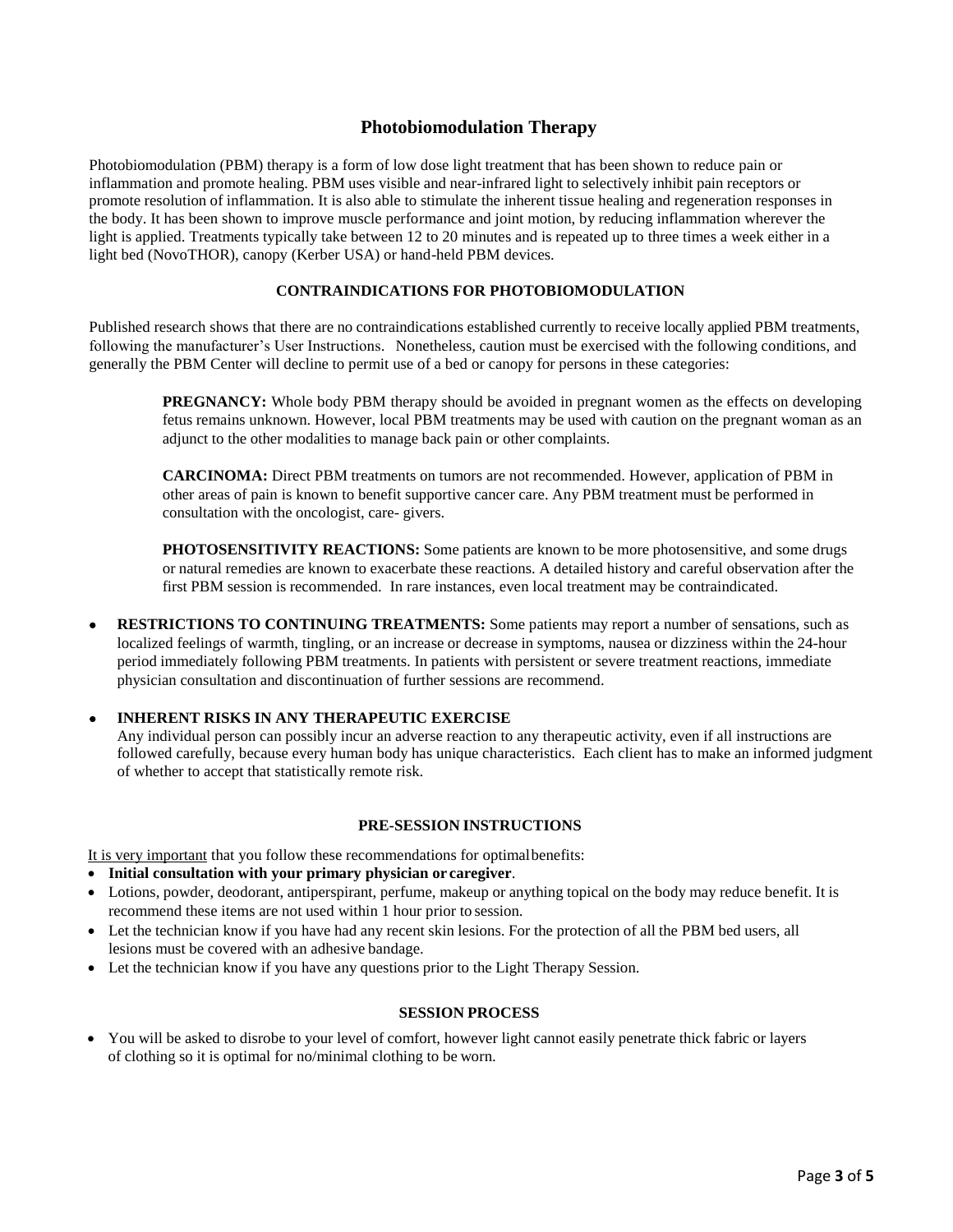## **For PBM Bed**

- You will lie on the bed face up for the duration of the session. Suggested session will be between 12 and 20 minutes. No prescription glasses or contacts should be worn. Sunglasses (non-prescription) or PBM recommended goggles should be worn.
- When the session is complete, the unit will turn off automatically. At that time, please exit the bed and get dressed.
- Notify the staff that you are finished, and sit in the chair provided until you are assisted.
- The bed and goggles will be cleaned thoroughly with an approved cleaning solution prior to all PBM sessions.

### **For SunPowerLED Canopy**

 You will sit comfortably on a chair for the duration of the session. Each session will be between 5 and 60 minutes. No prescription glasses or contacts should be worn during the session. Sunglasses (non-prescription) or PBM recommended goggles should be worn.

#### **AFTER ANY SESSION**

Drink 64-80oz water within 24 hours of PBM Session. Resume normal activity.

…………………………………………………………………………………………………………………….

## **CONSENT TO PBM THERAPY**

The signature made below is an acknowledgment that: 1) I have read and understand the information about Photobiomodulation Therapy and the protocols for the administration of the therapy. I have been given an opportunity to ask the staff questions and I have received all of the information I desire about the therapy and the procedures. I hereby give my authorization and consent for the administration of PBM therapy, as to each Device modality indicated here by my initials:

\_\_\_\_\_\_\_\_\_\_\_\_\_ Use of PBM Bed \_\_\_\_\_\_\_\_\_\_\_\_ Use of PBM Canopy

\_\_\_\_\_\_\_\_\_\_\_\_\_ Use of Handheld PBM Device

I agree that I will comply with all instructions on the use of the PBM devices.

\_\_\_\_\_\_\_\_\_\_\_\_\_\_\_\_\_\_\_\_\_\_\_\_\_\_\_\_\_\_\_\_\_ \_\_\_\_\_\_\_\_\_\_\_\_\_\_\_\_\_

This CONSENT shall stand as long as I use the Equipment at the location now and in the future. I can revoke this consent verbally or in writing or by simply exiting the facility, but I do understand that during use of the PBM bed or canopy an attendant may not be instantly available for an immediate verbal revocation/ request to cancel the procedure.

I have read the instructions for proper use of the facilities and do so knowingly. I acknowledge that I am making an informed decision to assume risk, known and unknown, as to any damage or harm that I might incur due to use of the facilities. Because Photobiomodulation should be avoided under certain conditions, I affirm that I have stated all my known medical conditions and answered all questions honestly. I agree to keep the therapist updated as to any changes in my medical profile and understand that there shall be no liability on the therapist's part should I forget to do so.

**Client Signature** Date